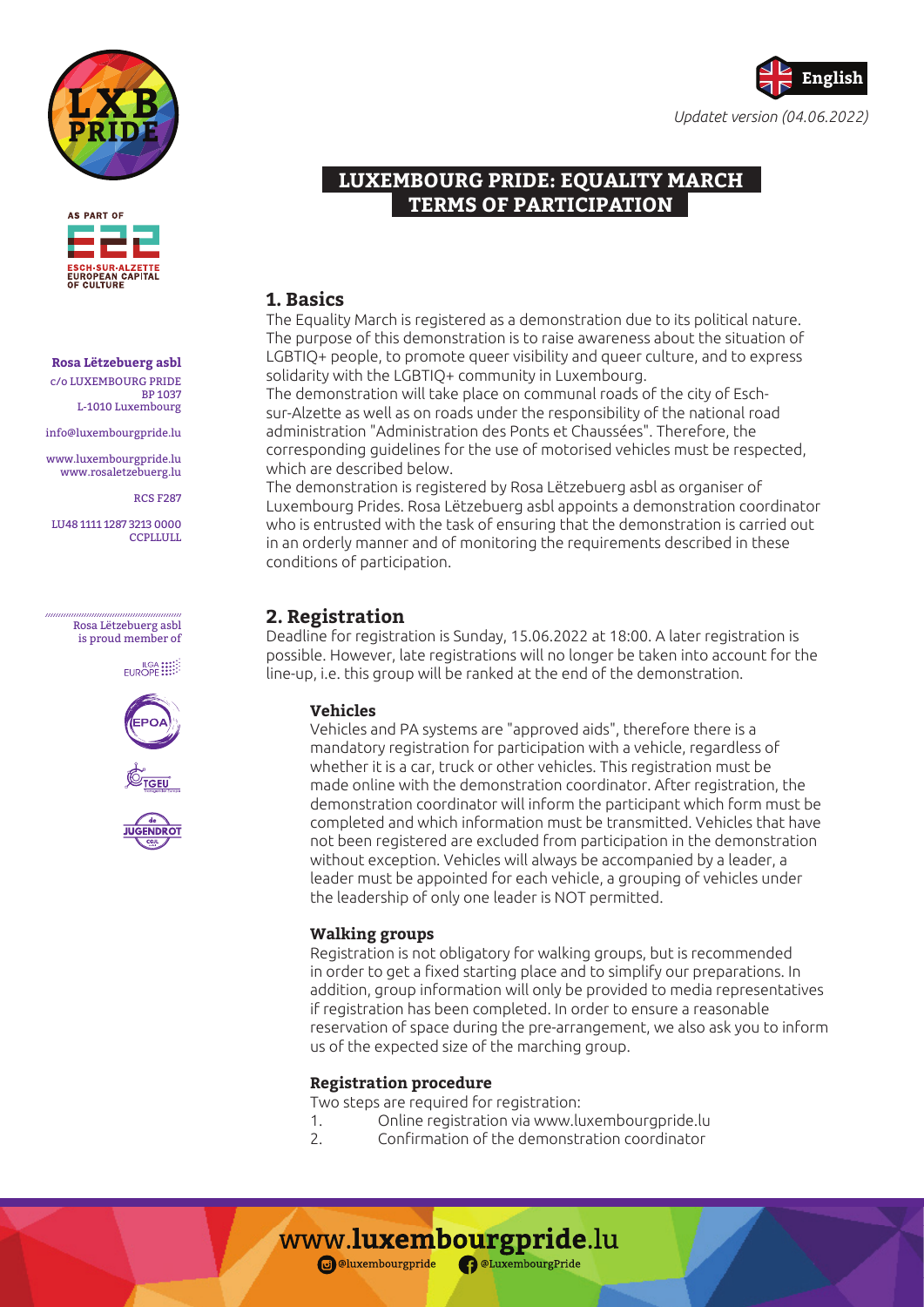



#### **Rosa Lëtzebuerg asbl** c/o LUXEMBOURG PRIDE

BP 1037 L-1010 Luxembourg

info@luxembourgpride.lu

www.luxembourgpride.lu www.rosaletzebuerg.lu

RCS F287

LU48 1111 1287 3213 0000 **CCPLLULL** 

> Rosa Lëtzebuerg asbl is proud member of

> > EUROPE !!!







Please make sure that the e-mail address you entered in the online registration is checked regularly and, if necessary, check your SPAM folder. Information is considered to be delivered when the mail is sent. If participants want to appear in the demo together with other participants (e.g. the foot groups of two partner organizations in the consecutive order), then this must be SPECIFICALLY reported by e-mail to *equalitymarch@luxembourgpride.lu* or explicitly noted in the registration. This request will then be confirmed by e-mail by the demonstration coordinator. If this wish has not been registered (and confirmed) before the lottery, it will not be taken into account in the line-up. Should it become apparent after the draw that a change in this composition is desired, the groups will in all likelihood be placed further to the end of the march.

# **4. Confirmation of participation**

A separate confirmation of participation will be sent. The automatic registration notification email is NOT considered a confirmation of participation. The times for the line-up and the instructions on how to get there will be available on our website *www.luxembourgpride.lu* on the day after the lottery.

# **5. Order of placement in the demonstration ( lottery) and instruction of the float leaders.**

The order of the demonstration floats and groups will be drawn by lot. This gives all groups an equal chance. The assembly leader reserves the right to change the order of line-up in the demonstration and the placement of individual floats and groups if necessary. These changes are binding and do not have to be justified by the demonstration coordination.

The mandatory instruction as well as the drawing of the starting numbers for float leaders will be announced in due time.

# **6. Line-up and procedure**

The line-up for the demonstration will probably take place on Saturday, 09.07.2022 from 12:00 to 12:00. The exact procedure for the line-up (where, how, when) will be communicated in time. Scheduled start time for the march is 13:00 pm. The demonstration will end at 14:30-15:00 with the arrival at the Place de l'Hôtel de ville. The set-up of the floats and groups in the set-up area will take place according to the instructions of the demonstration coordinator and the stewards ("demo angels") appointed by the coordinator. The issued starting position number must be clearly visible on the windscreen in the driver's cab (passenger side above) and on the rear of the vehicle. The starting number will be handed out on site. It is not possible to temporarily park in the pre-positioning area. If necessary, please park in the surrounding area and then drive to the pre-positioning area only in the specified time window. The allocated starting number can only be guaranteed if the vehicle enters the set-up area exactly in the specified time window. Vehicles that arrive significantly too early and block the set-up area, as well as vehicles that arrive too late, must be queued at the end of the demonstration. For organisational reasons, it is NOT possible to join the queue later if the vehicle does not arrive within the specified time window.

www.luxembourgpride.lu

**a**luxembourgpride <sup>a</sup> DeLuxembourgPride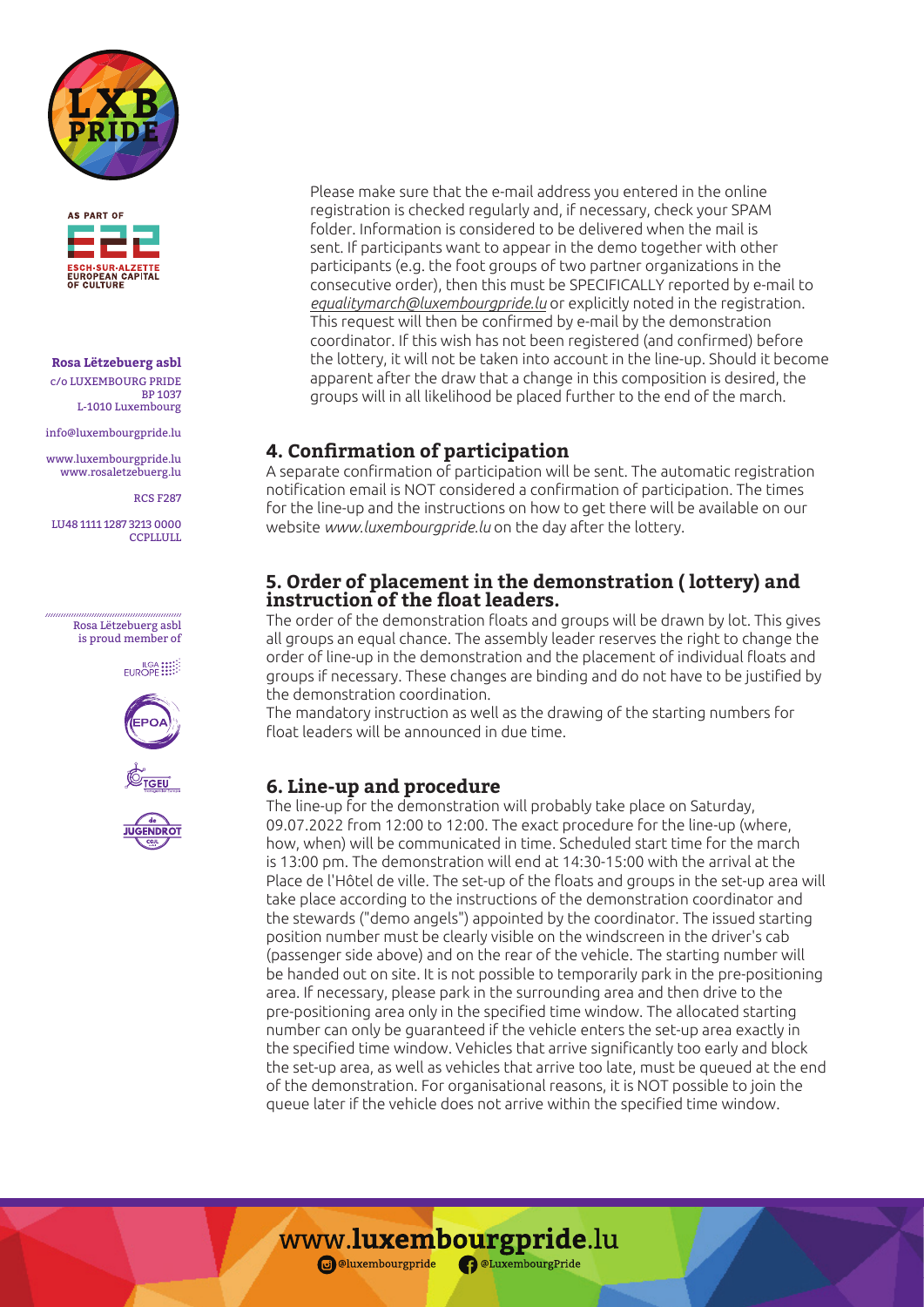



### **Rosa Lëtzebuerg asbl**

c/o LUXEMBOURG PRIDE BP 1037 L-1010 Luxembourg

info@luxembourgpride.lu

www.luxembourgpride.lu www.rosaletzebuerg.lu

RCS F287

LU48 1111 1287 3213 0000 **CCPLLULL** 

#### Rosa Lëtzebuerg asbl is proud member of

EUROPE !!!







# **8. Important information for the participation with vehicles**

The safety regulations, requirements and instructions of the city of Esch-sur-Alzette regarding the participation of vehicles must be consulted. They will be sent together with the confirmation email and are accepted with the registration. Before and during the demonstration, the organizers will inspect the vehicles.

### **8.1 Which vehicles are allowed to participate?**

Only vehicles that are also authorized for public road *("Certificat d'immatriculation et de la vignette de conformité")* traffic may participate. All vehicles registered for the demonstration must have a vehicle registration valid for Luxembourg and be insured. The maximum permissible vehicle height from the ground to the highest point of the superstructure or persons is 4.00m, the width 2.55m and the length 12.00m. Exceptions to the length/width limit can only be granted on individual request by the demonstration coordinator (not by the public order office/police). Excluded are:

- Horses and other draught animals
- Beer bikes and Segways, as well as comparable vehicles.

Exceptions to this require the written permission of the demonstration coordinator.

If the permitted dimensions and weights of vehicles and trailers are exceeded due to modifications, additions or extensions, or if road safety is impaired in any other way, or if vehicles are substantially modified (e.g. carnival trailers), a technical inspection certificate is required. This must explicitly include participation in a Pride demonstration or a customary event (carnival parade). Decoration of the floats, provided they are placed in a reasonably safe manner, must take place prior to the line-up. Should it become apparent during the set-up or demo that the permissible weight is exceeded due to the loading of objects and/or persons, the demonstration coordinator may immediately immobilize the vehicle.

### **8.2 Participation fee for vehicles**

There will be no participation fees for vehicles or marching groups this year.

### **8.3 Vehicle Leader**

Each group must appoint a person to be the main leader of the vehicle. They must be reachable by mobile phone on the Friday before the demonstration and on the day of the demonstration and be able to answer questions from the organizing team. The float leader is responsible for the safety of the entire float, the areas around the float, is the contact person for the demonstration coordinator and must immediately inform the demonstration coordinator or a responsible member of the organizing team in case of problems. The leader of the float must be immediately recognizable throughout the entire assembly and demonstration by wearing a yellow high-visibility waistcoat or a yellow "leader of the float" armband at least 10 cm high and must remain in the immediate vicinity of his/her vehicle during the set-up without exception. The name of the vehicle leader must be given at the registration and, if necessary, updated

www.luxembourgpride.lu **o**luxembourgpride <sup>a</sup> DeLuxembourgPride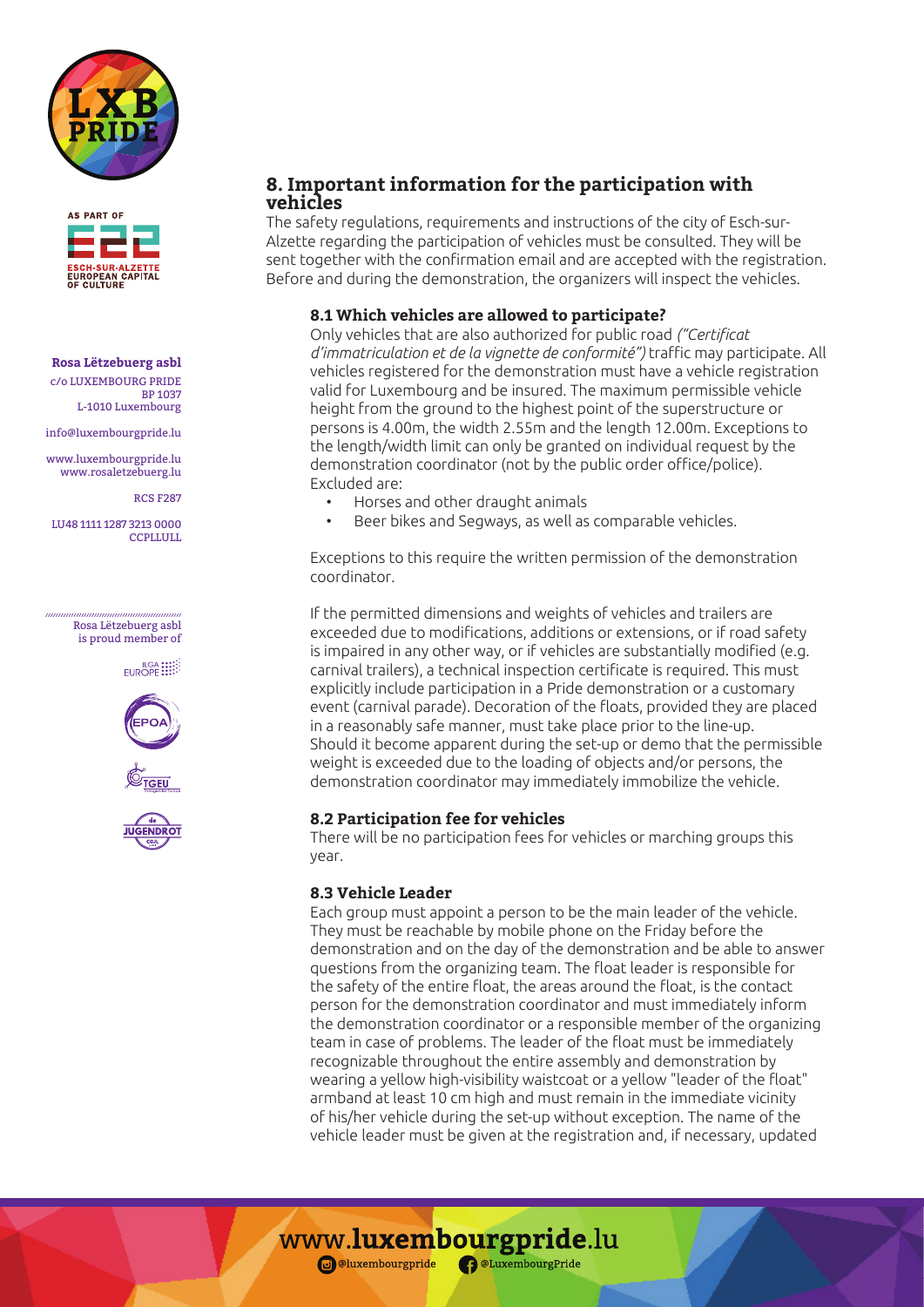



#### **Rosa Lëtzebuerg asbl** c/o LUXEMBOURG PRIDE

BP 1037 L-1010 Luxembourg

info@luxembourgpride.lu

www.luxembourgpride.lu www.rosaletzebuerg.lu

RCS F287

LU48 1111 1287 3213 0000 **CCPLLULL** 

> Rosa Lëtzebuerg asbl is proud member of

> > EUROPE !!!







if the responsible contact person should change. The driver of the vehicle is formally responsible for the observance of the conditions of the town of Esch-sur-Alzette and the traffic regulations. The driver is not allowed to perform any other function, e.g. "float angel" or driver, so that he/she can fully take care of the safety and the task of the driver.

It is obligatory for ALL vehicle leaders to take part in a briefing. This is to ensure the safety during the set-up, the demonstration and the dissolution of the demonstration. This training will take place in the form of a webinar. Vehicle groups whose vehicle leaders do not take part in the instruction will not be allowed to participate with their vehicle(s). We therefore recommend that at least two persons attend the instruction in order not to jeopardize their participation with the vehicle(s) in case of a possible absence of the vehicle leader(s). The persons must be able to identify themselves at the instruction and must be named in advance as vehicle leader or backup.

### **8.4 Securing the vehicle 8.4.1 "Float angels"**

Each group is obliged to have its vehicle secured by stewards (" float angels ") for the entire duration of the demonstration. 2 persons per vehicle axle (on the level of the tires) are to be planned for, i.e. a vehicle with 4 tires needs 4 "Float Angels". For vehicles with overlength, 2 additional persons should be assigned.

If a rope is to be used to secure the vehicle, there must be NO persons between the rope and the vehicle and the distance to the vehicle must be at least 80 cm. We recommend that the use of a rope is only carried out by trained float angels. The stewards and vehicle leaders must be of legal age. In case of a change of the float angels, the position of a float angel must NEVER be unoccupied. We STRONGLY recommend that you allocate additional float angels in advance to avoid that vehicles have to be immobilized because there are not enough float angels.

If there is any uncertainty about the exact number of car angels, please contact us so that no discussions arise on the day of the demonstration. There are no exceptions to the information given here, in particular a reduction in the number of car angels, unless expressly confirmed in advance in writing by the demonstration coordinator.

### **8.4.2 Alcohol and drug consumption**

In addition to current law, the following applies: The consumption of alcohol during the demonstration can endanger participants and spectators and is unacceptable. There is a general and unconditional ban on alcohol consumption for vehicle leaders, float angels and drivers. In particular, the float angels and any backup float angels must be made aware of this regulation. Violations may be punished by the police on site. The float leader must influence the other participants to refrain from consuming alcohol or to minimize it considerably.

### **8.4.3 Dissolution area**

After the end of the demonstration, the transformed vehicles in the dissolution area (after dismounting) are to be returned to their

www.luxembourgpride.lu i @luxembourgpride **CaluxembourgPride**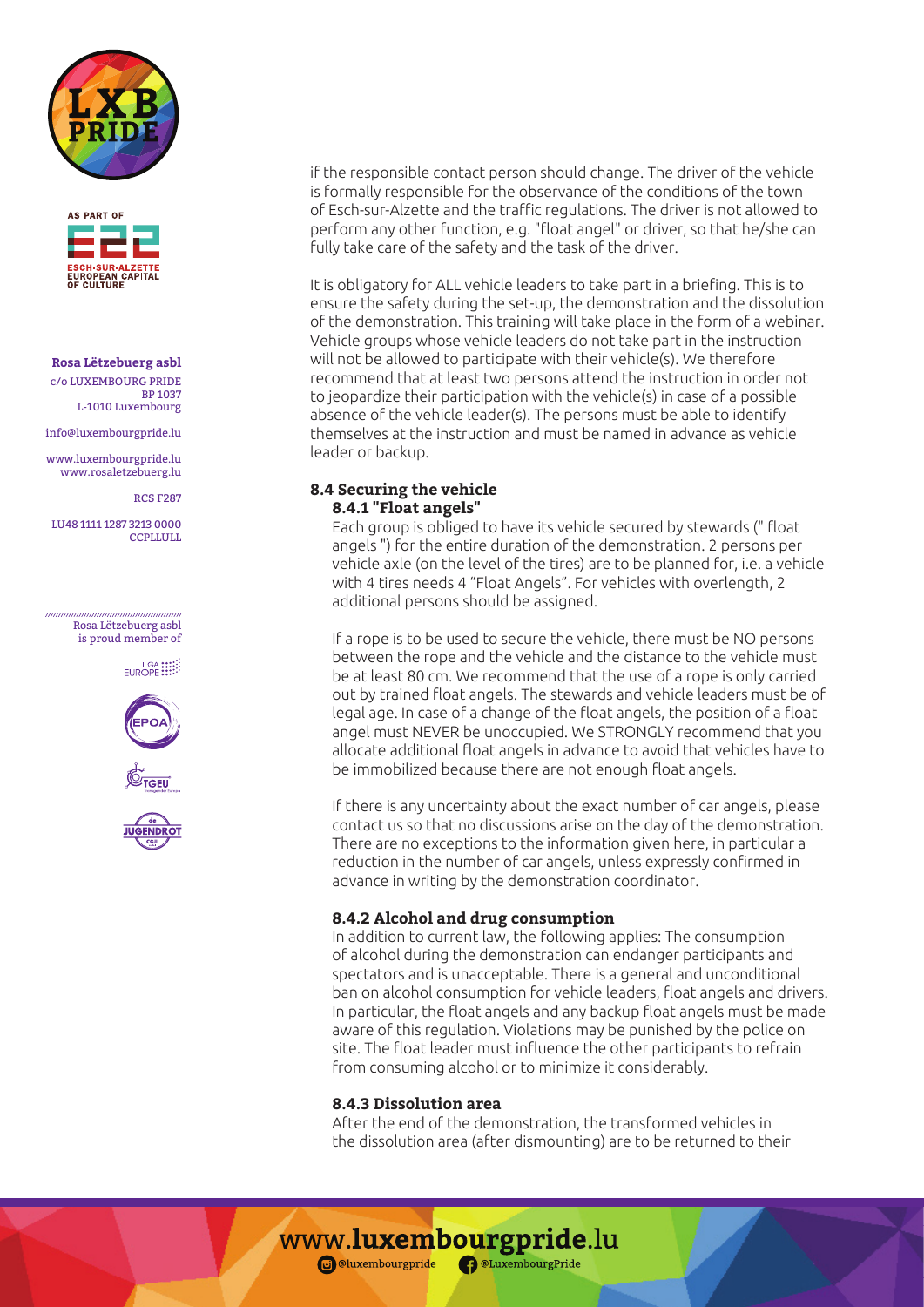



# **Rosa Lëtzebuerg asbl**

c/o LUXEMBOURG PRIDE BP 1037 L-1010 Luxembourg

info@luxembourgpride.lu

www.luxembourgpride.lu www.rosaletzebuerg.lu

RCS F287

LU48 1111 1287 3213 0000 **CCPLLULL** 

> Rosa Lëtzebuerg asbl is proud member of

> > EUROPE !!!







permitted condition. This can be checked by the regulatory authority. Only then may the vehicles leave the dissolution area. As we only have limited space in the dissolution area, we have to ask for your support and haste; a complete dismantling cannot take place in this area, the vehicle must "only" be dismantled in a permissible condition. During this time, the driver must remain in the vicinity of the vehicle at all times.

### **8.4.4 Fire extinguisher and first aid kit**

Every vehicle larger than the size of a standard car must carry at least one ABC fire extinguisher containing at least 6kg of extinguishing agent. This additional fire extinguisher is carried together with the first aid kit uniformly for all vehicles in front of the passenger seat in the driver's cabin. The carrying of additional fuel as well as refueling in the set-up area, during the demonstration and in the dissolution area, is not permitted. In case of violation, the vehicle will be removed from the demonstration immediately.

### **8.4.5 Decoration material**

When selecting the decorative materials, it must be ensured that the materials comply with the fire protection class "B1 flame retardant" according to DIN 4102 Part 1.

### **8.4.6 Front of the Vehicle/Generators**

When designing your vehicle, bear in mind that closed covers and banners on the front of the vehicle, depending on the type of vehicle and at high temperatures, can hinder ventilation of the engine and lead to breakdowns or cause fires. Either use so-called MESH material or do without closed covers in front of air vents.

# **9. Trash; flyers, vouchers, event informations; advertising vs. political statements**

### **9.1 Trash**

All trash is to be kept to a minimum and disposed of by the participants themselves (e.g. by carrying sufficient trash bags). Only if everyone disposes of their own waste we can avoid being charged for the not inconsiderable disposal costs in the future. Thankfully, these costs are currently borne by the City of Esch-sur-Alzette. The trash that has accumulated may not be disposed of in the set-up area, on the course or in the break-up area. Violations will be charged a flat rate of 1,500 euros. The disposal costs will be invoiced additionally to the vehicle leader(s).

## **9.2 Flyers, vouchers, event information**

The distribution of commercial advertising flyers, vouchers and event information is prohibited. Only flyers that at least partly address the aim of the demonstration, that describe the political demands of the respective group or, the field of activity in the case of associations, are permitted. The person responsible must be named on each flyer in accordance with press law. Flyers should be handed over personally (not by the float angels). Throwing flyers into the audience is prohibited (litter prevention). The cleaning costs will also be charged by the city administration to the vehicle

www.luxembourgpride.lu

i @luxembourgpride **CaluxembourgPride**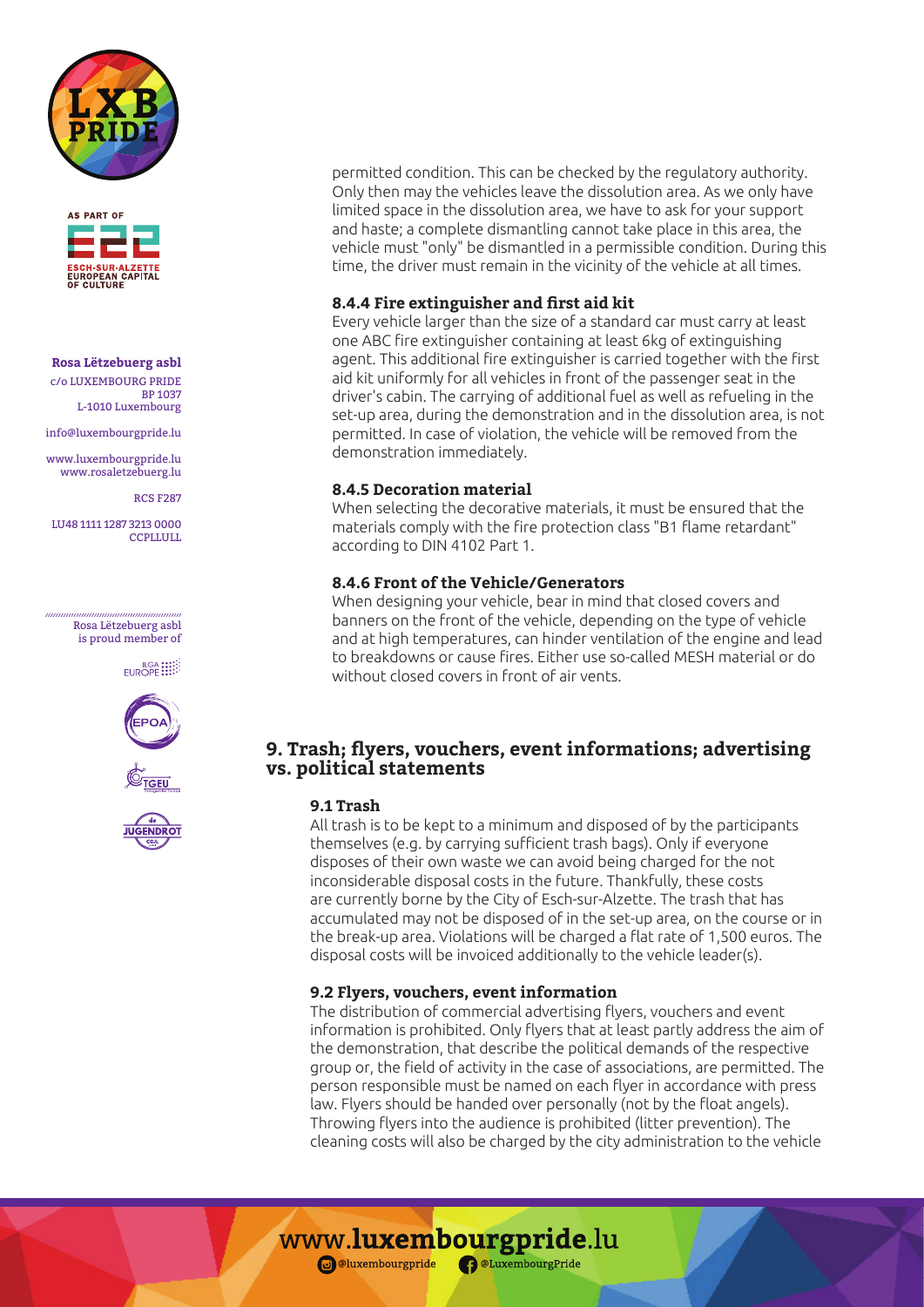



**Rosa Lëtzebuerg asbl** c/o LUXEMBOURG PRIDE BP 1037 L-1010 Luxembourg

info@luxembourgpride.lu

www.luxembourgpride.lu www.rosaletzebuerg.lu

RCS F287

LU48 1111 1287 3213 0000 **CCPLLULL** 

> Rosa Lëtzebuerg asbl is proud member of

> > EUROPE !!!







leader. In case of doubt, it is better to ask in advance with a draft of the flyer: equalitymarch@luxembourgpride.lu

#### **9.3 Advertising vs. political statement / slogan**

When designing the floats, it is important to integrate the aim of the demonstration. The float should be recognizable as part of the Equality March, which is primarily a political demonstration. Floats from private or commercial institutions, businesses and companies are in principle possible. We recognize the importance of support from businesses and companies. Therefore, it is necessary to emphasize the importance of making the intent of the demonstration visible. Ways should be found to visibly integrate the message of support for LGBTIQ+ rights and a promotion of queer visibility or support for queer culture. It is advisable to find a balance between the commercial interests and the support of the queer community in order to prevent the float owner or Luxembourg Pride from being associated with pink washing.

To avoid unpleasant discussions on the day of the demonstration, we can examine the designs in advance if commercial messages are included on the banners. Please send designs to equalitymarch@luxembourgpride. lu for approval. Please as PDF, JPG or similar common format. If this requirement is not met, the demonstration coordinator can instruct on the day of the demo that the proportion of the area for commercial messages be reduced to an acceptable level. Should this not be possible/desired, the vehicle will be refused to participate in the demonstration.

#### **9.4 Environment**

We URGENTLY ask all participants to avoid littering. We ask you to refrain from using confetti cannons and so-called "confetti shooters". These "shooters" in particular usually shoot a kind of aluminum foil that is difficult to remove and is not or only with difficulty biodegradable. In order to reduce CO2 emissions, we ask participants to start any generators and vehicles only shortly before the beginning of the demonstration.

### **10. PA systems and sound**

The volume of the PA systems may not exceed the permissible sound pressure level of 90 dB(A). This maximum value must be ensured by means of appropriate technical equipment (such as the tamper-proof installation of a limiter). In case of doubt, volume measurements may be taken during the demonstration. Measurements are taken from a distance of 7m in the main direction of the speakers' radiation. As a matter of principle, no sound reinforcement/check of the systems may take place in the set-up area before 12:00 noon.

Until the official start of the demonstration at 13:00, the sound systems may only be switched on briefly for test purposes. Groups that do not comply with this requirement of the authorities will immediately be banned from using any approved equipment (vehicles, public address systems, etc.) for the remainder of the demonstration. In this case, the public address system will be switched off and the vehicle will be evacuated except for the vehicle leader. The participants may continue to participate as a walking group for the remainder of the demonstration. A maximum of one warning will be issued. These drastic measures are the only way to avoid further requirements by the authorities in the future

www.luxembourgpride.lu

i @luxembourgpride **CaluxembourgPride**